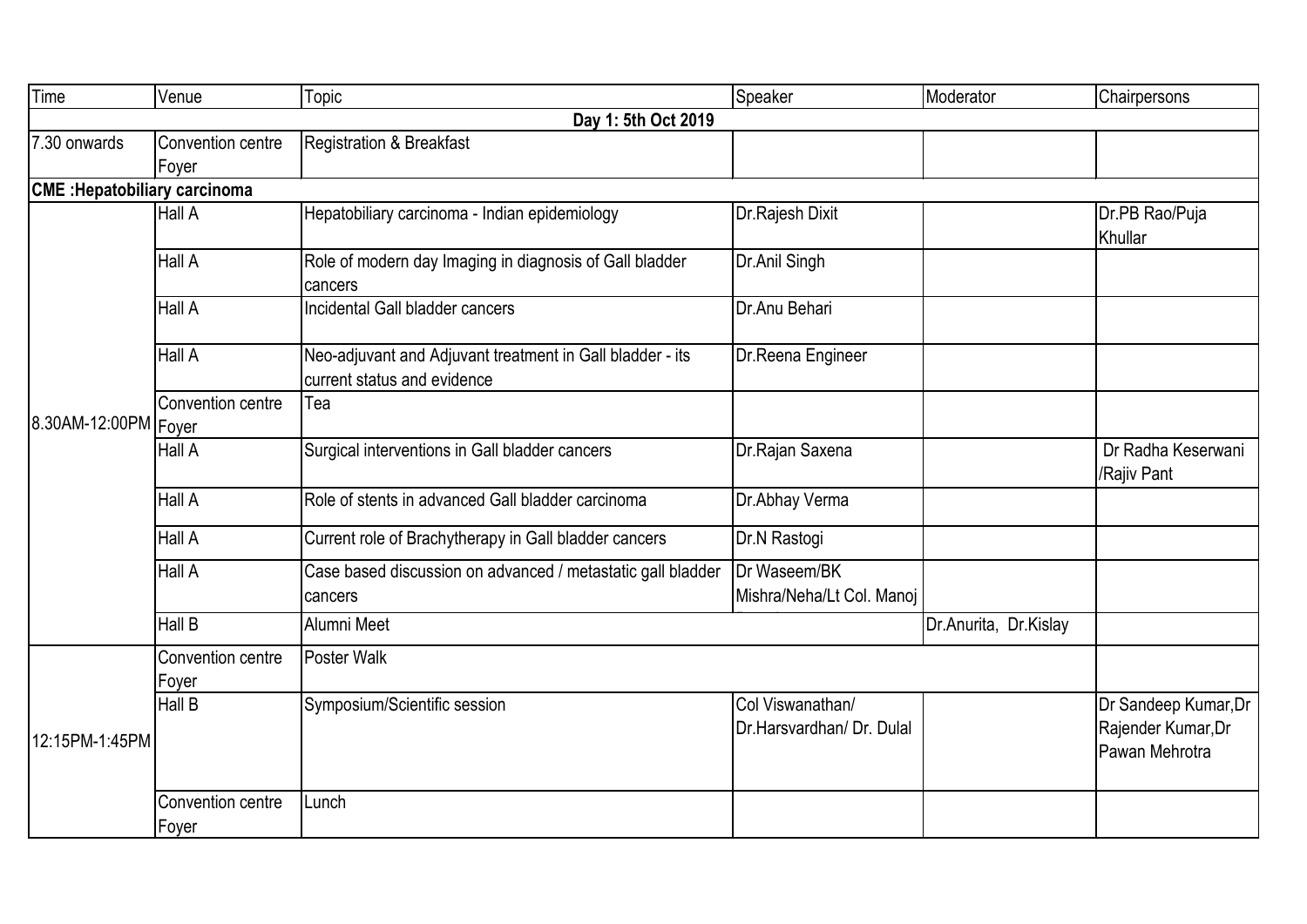| Time                                                                                    | Venue             | Topic                                                                        | Speaker                  | Moderator       | Chairpersons          |  |  |  |
|-----------------------------------------------------------------------------------------|-------------------|------------------------------------------------------------------------------|--------------------------|-----------------|-----------------------|--|--|--|
| Conference: Technological advances in Radiation Oncology - its impact and are we ready? |                   |                                                                              |                          |                 |                       |  |  |  |
| 2.00-6.30PM                                                                             | Hall A            | Debate: Technological advances in Radiation Oncology - its                   |                          | Dr.Shantanu     | Dr.Surabhi/           |  |  |  |
|                                                                                         |                   | impact and are we ready?                                                     |                          |                 | Dr.Sankalp            |  |  |  |
|                                                                                         | Hall A            | Its the team, not the beam - For and against                                 | Dr.Ajeet vs Dr.Gagan     |                 |                       |  |  |  |
|                                                                                         | Hall A            | Physics perspective                                                          | Dr.Sai Shanmugan         |                 |                       |  |  |  |
|                                                                                         | Hall A            | It may be the Beam - another perspective!                                    | Dr.Sapna Nangia          |                 |                       |  |  |  |
|                                                                                         | Hall A            | Women in Oncology: How to retain talent & Women                              | Dr.Kirti/ Meenu          | Dr.Sapna Nangia | Dr.Madhu Srivastava/  |  |  |  |
|                                                                                         |                   | entrepreneurship/ Leadership/Palliative care/Breaking the                    | Gupta/Nidhi Patni/ Anu   |                 | Dr.Kamal Saini        |  |  |  |
|                                                                                         |                   | ceilling                                                                     | Tiwari                   |                 |                       |  |  |  |
|                                                                                         | Hall A            | BN Lal Oration: Gall bladder cancers  a threat looming large Dr. Radha Ghosh |                          |                 | Dr.UP Shahi/          |  |  |  |
|                                                                                         |                   |                                                                              |                          |                 | Dr.Rajeev Gupta       |  |  |  |
|                                                                                         | Hall A            | Guest lecture: Artificial Intelligence in Oncology                           | Dr. Yoodhvir Singh Nagar |                 | Dr. Manish Pandey/Dr. |  |  |  |
|                                                                                         |                   |                                                                              |                          |                 | Chittlangia           |  |  |  |
|                                                                                         |                   |                                                                              |                          |                 |                       |  |  |  |
|                                                                                         | Hall A            | Guest Lecture: Present day role of ICRO during Radiation                     | Dr.Satyajit Pradhan      |                 |                       |  |  |  |
|                                                                                         |                   | <b>Oncology Residency</b>                                                    |                          |                 |                       |  |  |  |
|                                                                                         | Convention centre | Tea                                                                          |                          |                 |                       |  |  |  |
|                                                                                         | Foyer             |                                                                              |                          |                 |                       |  |  |  |
|                                                                                         | Hall B            | GBM<br>Anu Tiwari/ Sunil Chowdhary                                           |                          |                 |                       |  |  |  |
|                                                                                         | Hall A            | Inaugural ceremony: Anu Tiwari/Sunil Chowdhary/Satyajit                      |                          |                 |                       |  |  |  |
|                                                                                         |                   | Pradhan/MLB Bhatt/Punita Lal                                                 |                          |                 |                       |  |  |  |
|                                                                                         | Hall A            | Group Photo                                                                  |                          |                 |                       |  |  |  |
|                                                                                         |                   |                                                                              |                          |                 |                       |  |  |  |